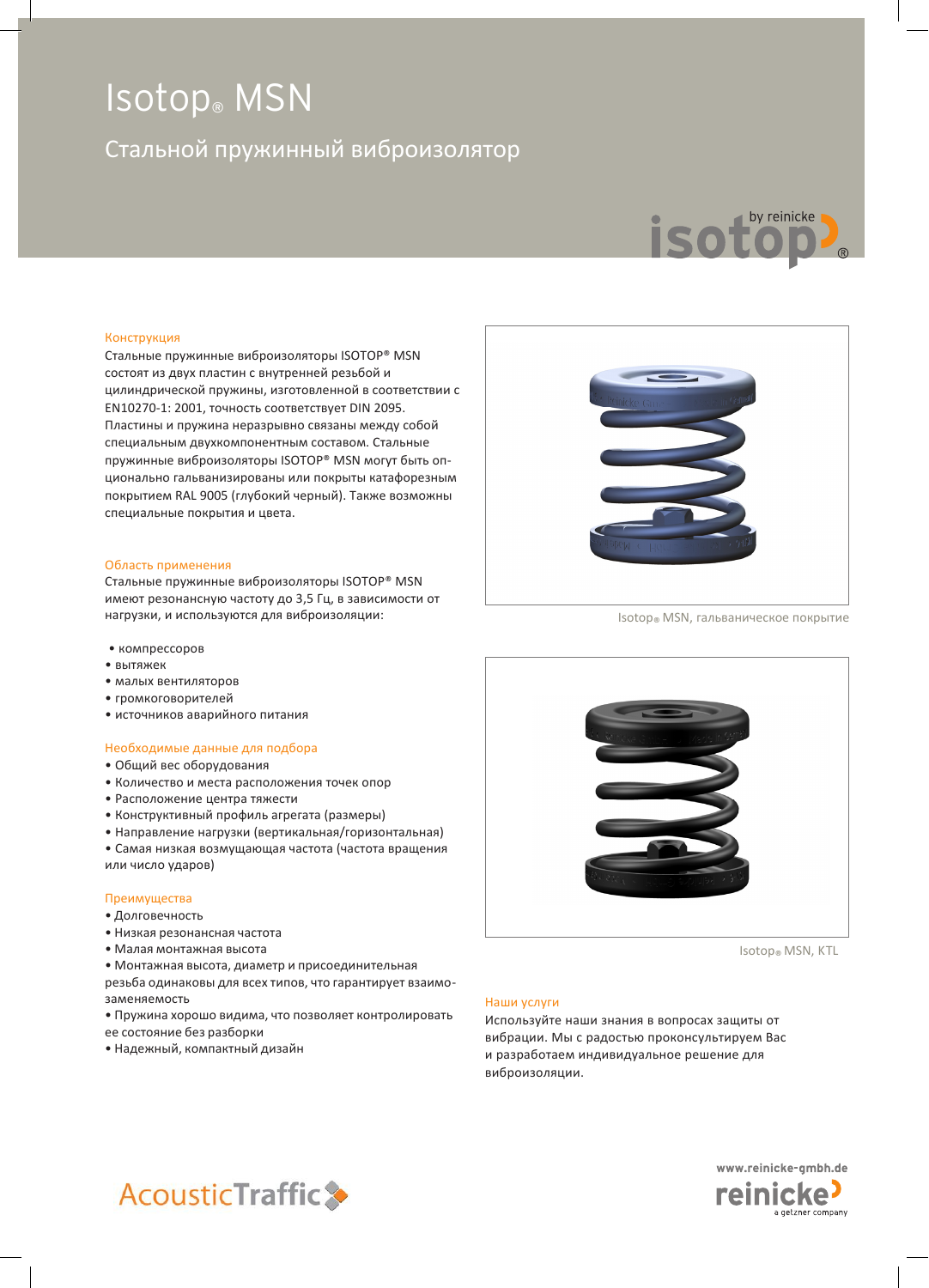#### **Isotop® MSN 1 – MSN 4**





**AcousticTraffic**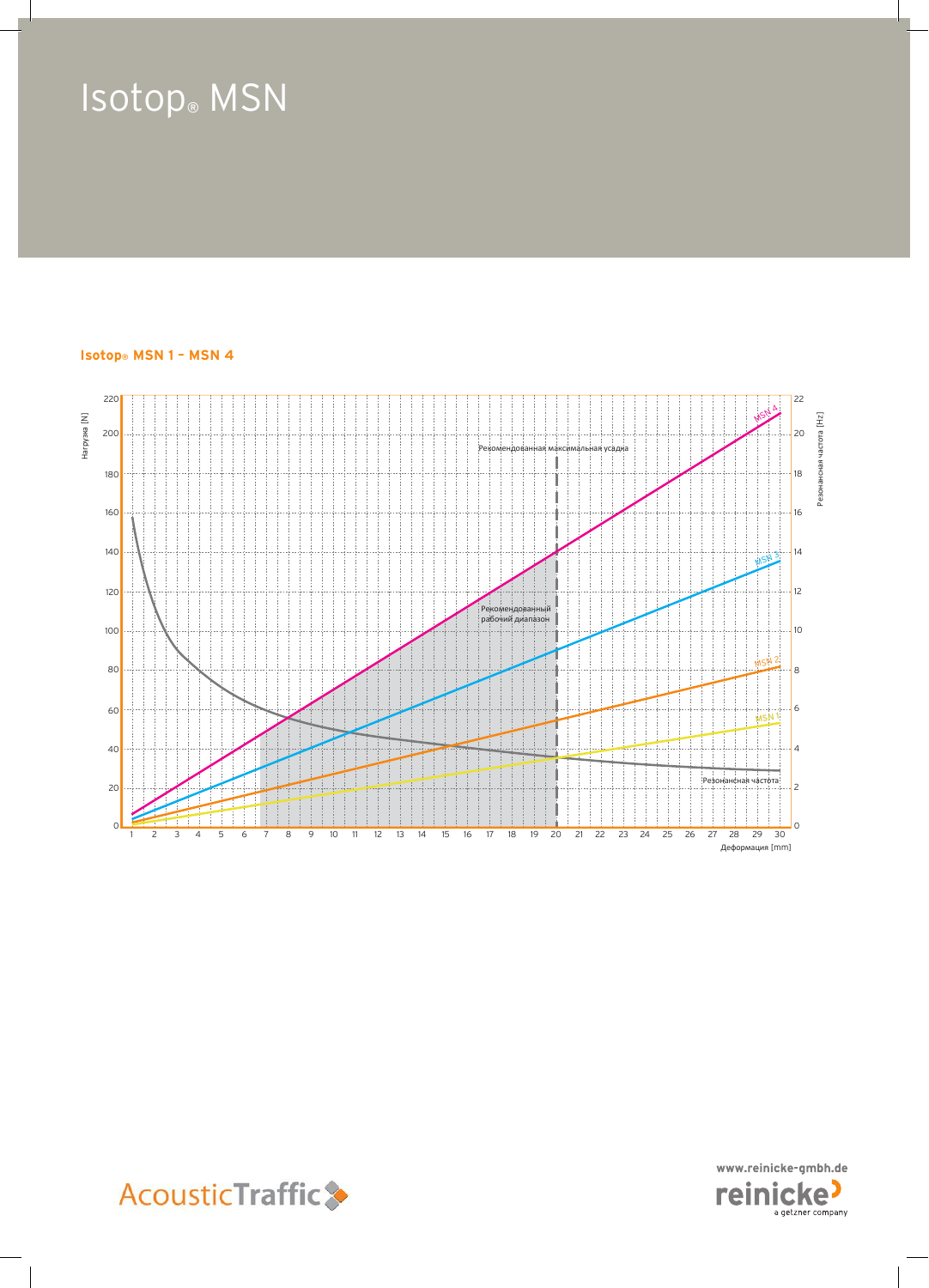#### **Isotop® MSN 5 – MSN 8**





**AcousticTraffic**